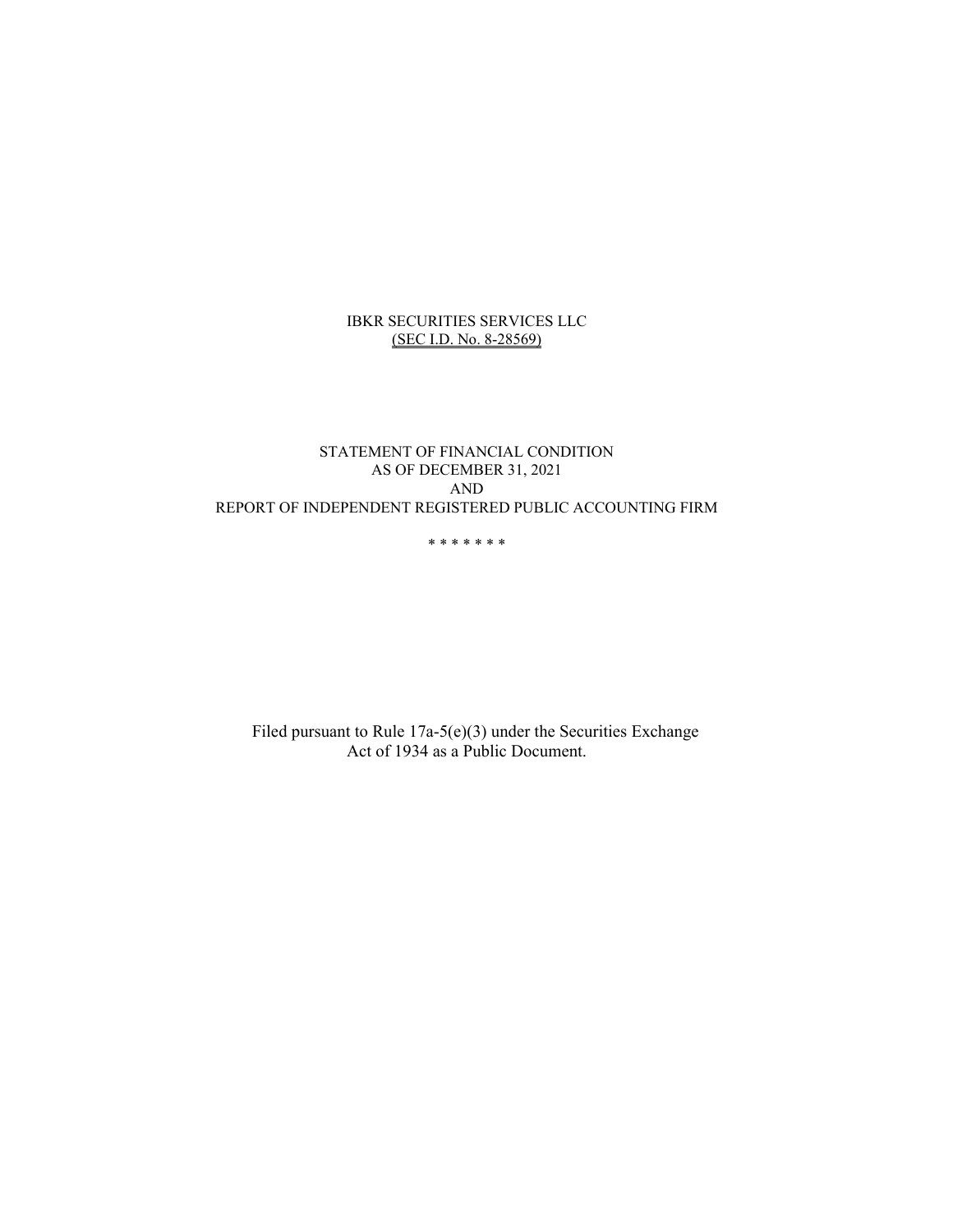## **IBKR Securities Services LLC Table of Contents**

|                                                         | Page |
|---------------------------------------------------------|------|
| Report of Independent Registered Public Accounting Firm |      |
| Statement of Financial Condition                        |      |
| Notes to Statement of Financial Condition               |      |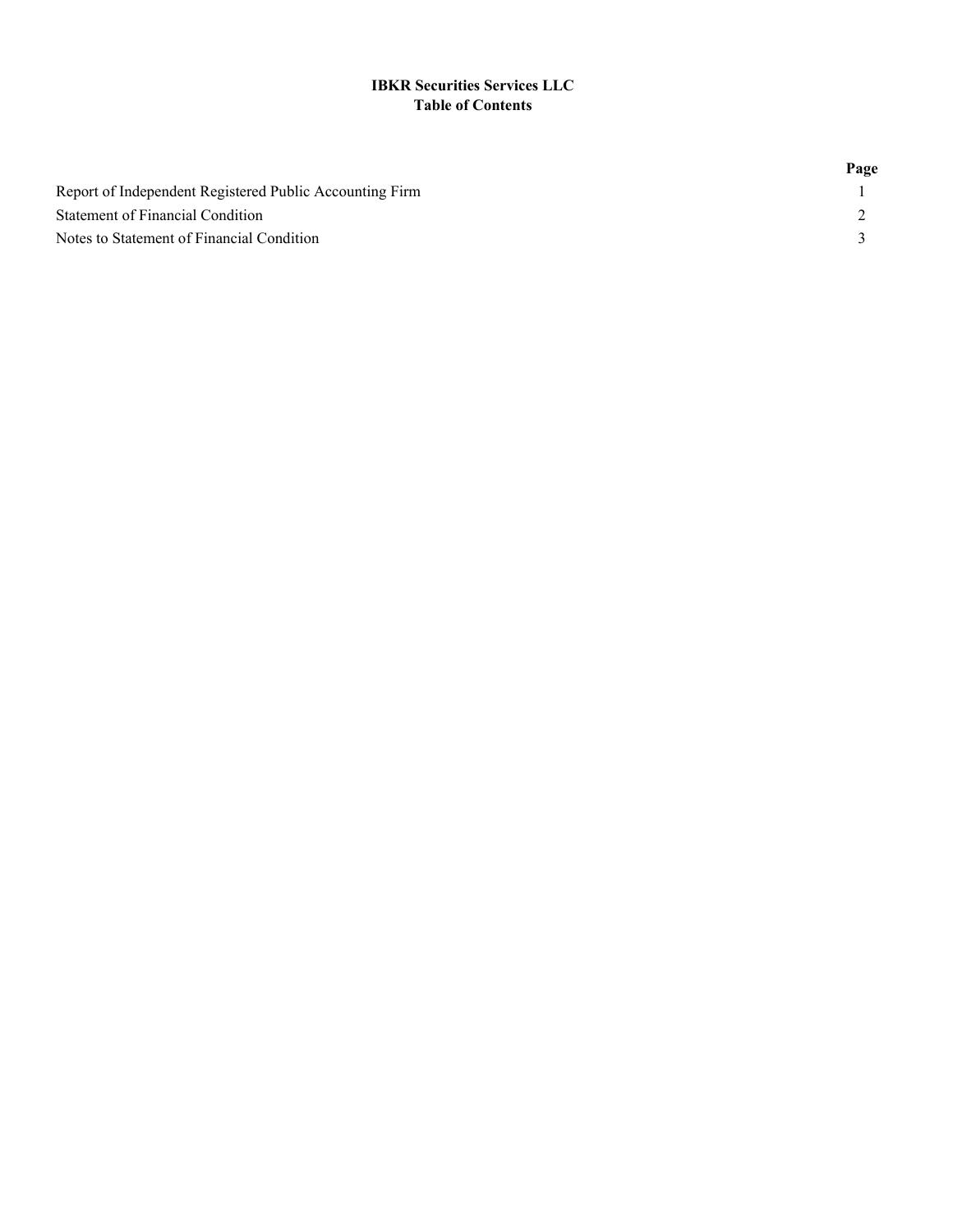**Deloitte & Touche LLP** 30 Rockefeller Plaza New York, NY 10112 USA

# Deloitte.

Tel.: +1 212 492 4000 Fax: +1 212 489 1687 www.deloitte.com

# **REPORT OF INDEPENDENT REGISTERED PUBLIC ACCOUNTING FIRM**

To the Directors and the Members of IBKR Securities Services LLC Greenwich, CT

## **Opinion on the Financial Statement**

We have audited the accompanying statement of financial condition of IBKR Securities Services LLC (the "Company") as of December 31, 2021 and the related notes (collectively referred to as the "financial statement"). In our opinion, the financial statement presents fairly, in all material respects, the financial position of the Company as of December 31, 2021, in conformity with accounting principles generally accepted in the United States of America.

## **Basis for Opinion**

The financial statement is the responsibility of the Company's management. Our responsibility is to express an opinion on this financial statement based on our audit. We are a public accounting firm registered with the Public Company Accounting Oversight Board (United States) (PCAOB) and are required to be independent with respect to the Company in accordance with the U.S. federal securities laws and the applicable rules and regulations of the Securities and Exchange Commission and the PCAOB.

We conducted our audit in accordance with the standards of the PCAOB. Those standards require that we plan and perform the audit to obtain reasonable assurance about whether the financial statement is free of material misstatement, whether due to error or fraud.

Our audit included performing procedures to assess the risks of material misstatement of the financial statement, whether due to error or fraud, and performing procedures that respond to those risks. Such procedures included examining, on a test basis, evidence regarding the amounts and disclosures in the financial statement. Our audit also included evaluating the accounting principles used and significant estimates made by management, as well as evaluating the overall presentation of the financial statement. We believe that our audit of the financial statement provides a reasonable basis for our opinion.

Delvitte & Touche LLP

February 25, 2022

We have served as the Company's auditor since 1985.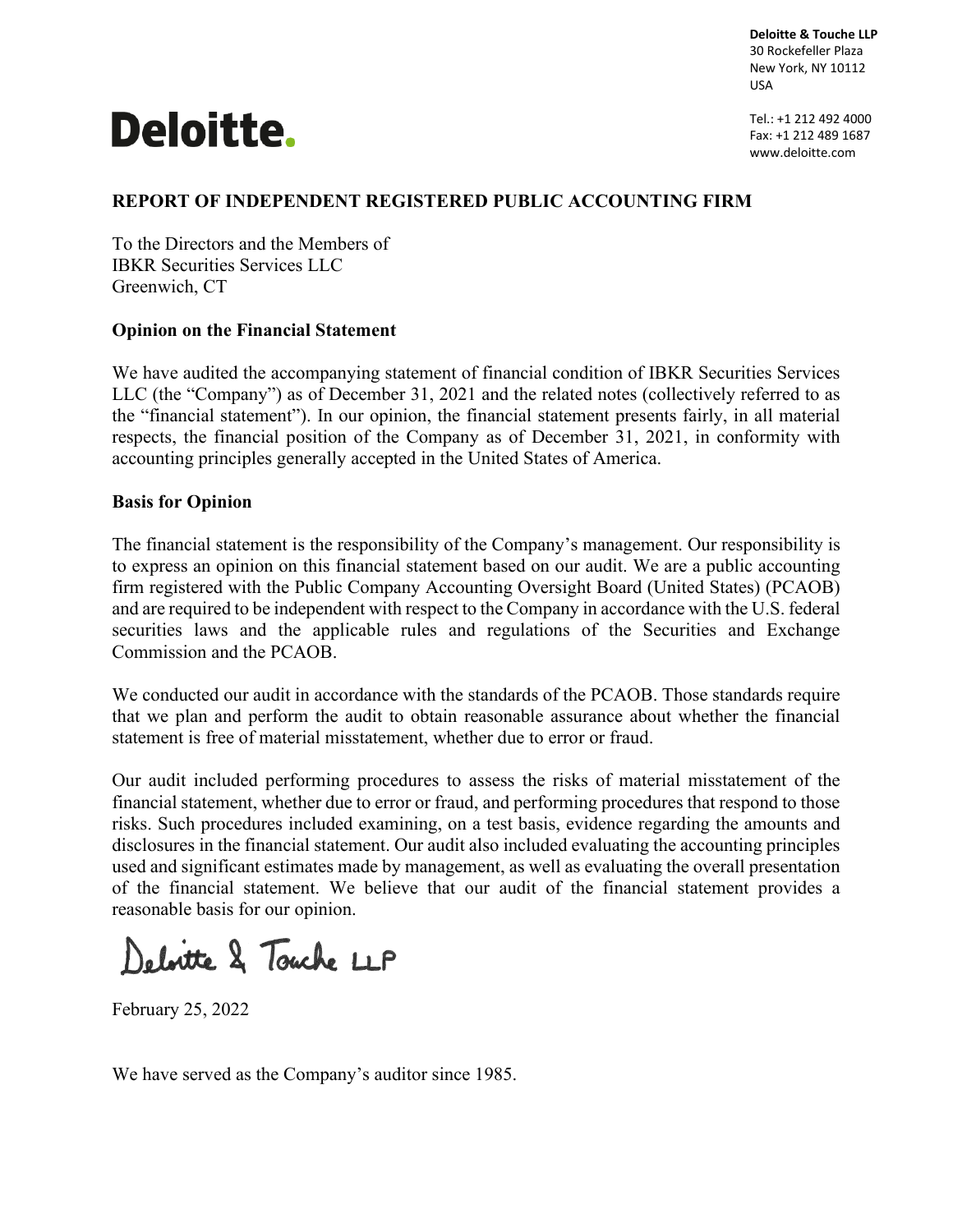## **IBKR Securities Services LLC Statement of Financial Condition**  As of December 31, 2021

*(Dollars in thousands)*

| <b>Assets</b>                                                 |              |
|---------------------------------------------------------------|--------------|
| Cash and cash equivalents                                     | \$<br>59,637 |
| Cash segregated for regulatory purposes                       | 1,000        |
| Receivables from brokers, dealers, and clearing organizations | 9,756        |
| Receivables from affiliates                                   | 58           |
| Dividends and interest receivable                             | 291          |
| Other assets                                                  | 333          |
| Total assets                                                  | 71,075       |
|                                                               |              |
| Liabilities and members' capital                              |              |
| Liabilities                                                   |              |
| Securities loaned                                             | \$<br>8      |
| Payables to affiliates                                        | 920          |
| Accounts payable, accrued expenses and other liabilities      | 104          |
| Total liabilities                                             | 1,032        |
| Members' capital                                              | 70,043       |
| Total liabilities and members' capital                        | 71,075       |

See accompanying notes to the statement of financial condition.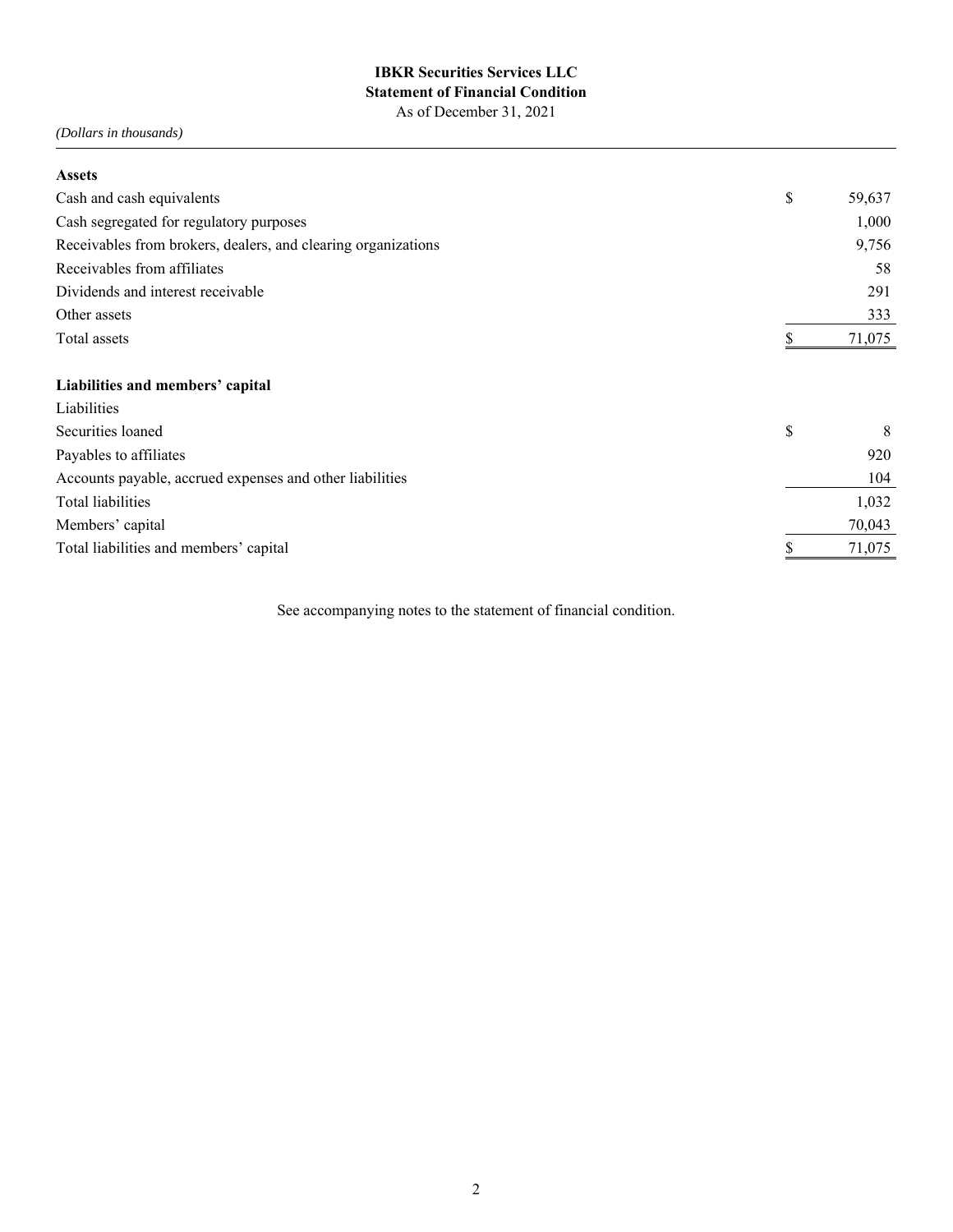## **IBKR Securities Services LLC Notes to the Statement of Financial Condition**  December 31, 2021

*(Dollars in thousands, unless otherwise noted)* 

## **1. Organization and Nature of Business**

IBKR Securities Services LLC (the "Company"), a Connecticut limited liability company, is a broker-dealer registered under the Securities Exchange Act of 1934 (the "Exchange Act") with the Securities and Exchange Commission ("SEC") and is a member of the Financial Industry Regulatory Authority ("FINRA"). The Company does not carry securities accounts for customers.

The Company acts primarily as a Securities Intermediary under a Securities Account Control Agreement ("SACA") between the Company, its affiliate Interactive Brokers LLC's ("IB LLC") and IB LLC's customers who are participating in IB LLC's Fully-Paid Lending Program ("FPLP"). Pursuant to the SACA, IB LLC and its customers have engaged the Company to hold collateral on deposit for the benefit of IB LLC's customers under the FPLP and to perform certain other functions.

The Company is 99.99% owned by IBG LLC (the "Parent"), a Connecticut limited liability company. The Company has several affiliates which are also majority owned by the Parent. The Parent and its subsidiaries, including the Company, are consolidated by Interactive Brokers Group, Inc. ("IBG, Inc."), a publicly traded U.S. corporation.

## **2. Significant Accounting Policies**

### *Basis of Presentation*

This statement of financial condition is presented in U.S. dollars and have been prepared in accordance with accounting principles generally accepted in the U.S. ("U.S. GAAP").

### *Use of Estimates*

The preparation of statement of financial condition in conformity with U.S. GAAP requires management to make estimates and assumptions that affect the reported amounts and disclosures in this statement of financial condition and accompanying notes. These estimates and assumptions are based on judgment and the best available information at the time. Therefore, actual results could differ materially from those estimates. Such estimates include valuation of certain investments, useful lives of property and equipment, accruals, and contingency reserves.

## *Fair Value*

The Company applies the fair value hierarchy in accordance with FASB ASC Topic 820, "Fair Value Measurement" ("ASC Topic 820"), to prioritize the inputs to valuation techniques used to measure fair value. The hierarchy gives the highest priority to unadjusted quoted prices in active markets for identical assets and liabilities and the lowest priority to unobservable inputs. The three levels of the fair value hierarchy are:

- Level 1 Unadjusted quoted prices in active markets that are accessible at the measurement date for identical, unrestricted assets or liabilities.
- Level 2 Quoted prices for similar assets in an active market, quoted prices in markets that are not considered to be active or financial instruments for which all significant inputs are observable, either directly or indirectly.
- Level 3 Prices or valuations that require inputs that are both significant to fair value measurement and unobservable.

## *Cash and Cash Equivalents*

Cash and cash equivalents consist of deposits with banks and all highly liquid investments, with maturities of three months or less, that are not segregated and deposited for regulatory purposes or to meet margin requirements at clearing houses and clearing banks.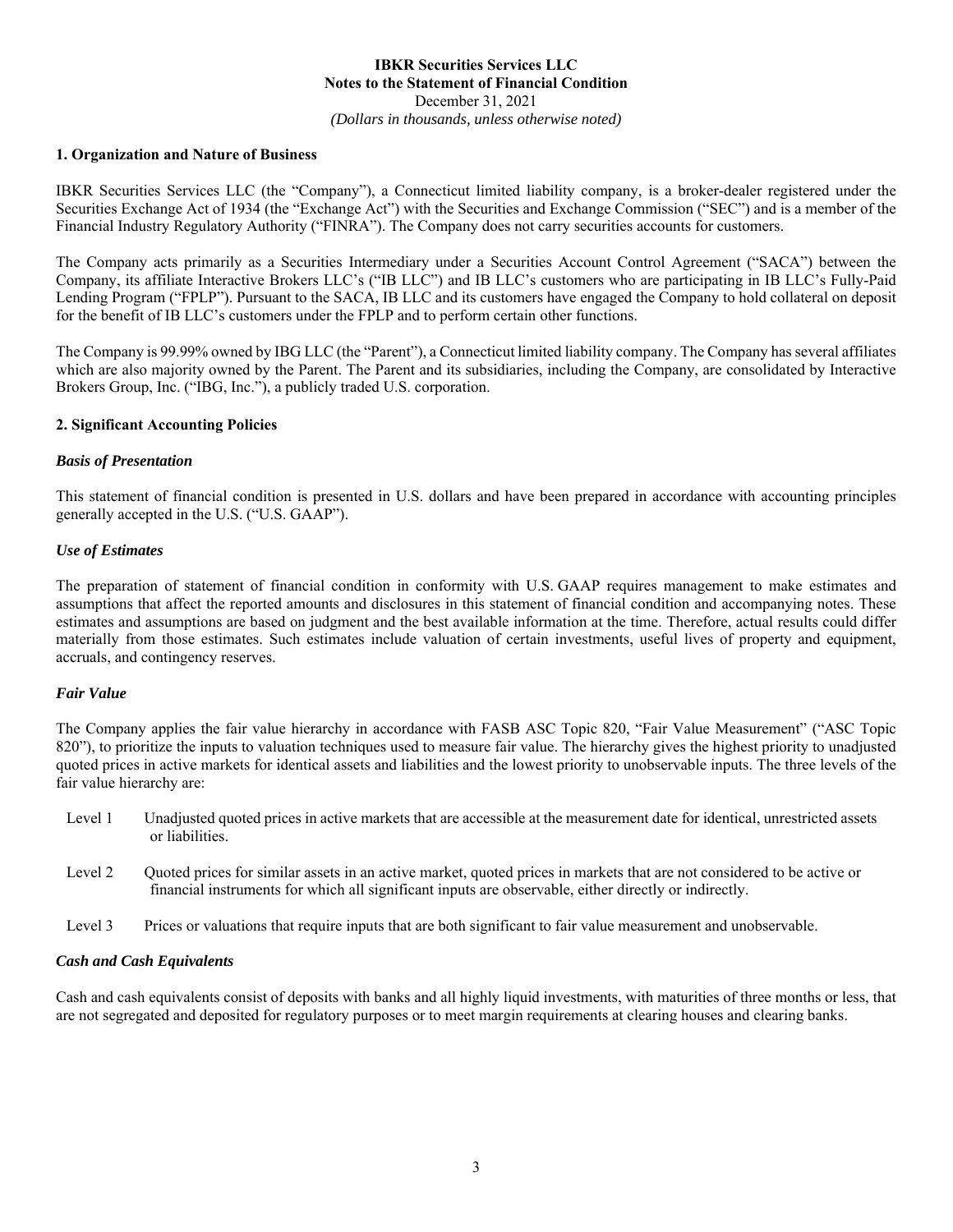## **IBKR Securities Services LLC Notes to the Statement of Financial Condition**  December 31, 2021 *(Dollars in thousands, unless otherwise noted)*

# *Cash Segregated for Regulatory Purposes*

The Company carries a Proprietary Account of Brokers ("PAB") account for IB LLC. As a result, the Company is required to perform the computations for the assets in PAB accounts in accordance with the customer reserve computation set forth under the Customer Protection Rule and segregate or set aside cash or qualified securities to satisfy such regulation. At December 31, 2021, the Company held \$1,000 in a segregated bank account, which was \$1,000 in excess of its requirement of \$0.

Restricted cash represents cash and cash equivalents that are subject to withdrawal or usage restrictions. Cash segregated for regulatory purposes meets the definition of restricted cash.

## *Securities Borrowed and Securities Loaned*

Securities borrowed and securities loaned are recorded at the amount of the cash collateral advanced or received. Securities borrowed transactions require the Company to provide counterparties with collateral, which may be in the form of cash, letters of credit or other securities. With respect to securities loaned, the Company receives collateral, which may be in the form of cash or other securities in an amount generally in excess of the fair value of the securities loaned. The Company monitors the market value of securities borrowed and loaned daily, with additional collateral obtained or refunded as permitted contractually. The Company's policy is to net, in the statement of financial condition, securities borrowed and securities loaned contracts entered into with the same counterparty that meet the offsetting requirements prescribed in FASB ASC Topic 210-20, "Balance Sheet – Offsetting" ("ASC Topic 210-20").

## *Receivables from Brokers, Dealers and Clearing Organizations*

Receivables from brokers, dealers and clearing organizations include cash deposits for margin and clearing funds with clearing organizations and cash held at affiliated brokers.

### *Dividends and Interest*

Interest is accrued on securities borrowed and securities loaned contract amounts, and other interest-bearing assets and liabilities. Dividends are accrued on equity securities owned and sold, but not yet purchased on ex-dividend date. Interest and dividends are included in dividends and interest receivable, and dividends and interest payable, respectively, in the statement of financial condition.

#### *Property and Equipment*

Property and equipment, which is included in other assets in the statement of financial condition, consist of computer equipment.

Property and equipment are recorded at historical cost, less accumulated depreciation. Additions and improvements that extend the lives of assets are capitalized, while expenditures for repairs and maintenance are expensed as incurred. Depreciation is computed using the straight-line method. Computer equipment is depreciated over three to five years. Upon retirement or disposition of property and equipment, the cost and related accumulated depreciation are removed from the statement of financial condition. Fully depreciated assets are retired periodically throughout the year.

#### *Income Taxes*

The Company accounts for income taxes in accordance with FASB ASC Topic 740, "Income Taxes" ("ASC Topic 740"). The Company's deferred tax assets and liabilities, and reserves for unrecognized tax benefits are based on enacted tax laws and reflect management's best assessment of estimated future taxes to be paid. Determining income tax requires significant judgment and estimates.

The Company records tax liabilities in accordance with ASC Topic 740 and adjusts these liabilities when management's judgment changes as a result of the evaluation of new information not previously available. Because of the complexity of some of these uncertainties, the ultimate resolution may result in payments that are different from the current estimates of these tax liabilities. The Company operates in the U.S. as a limited liability company that is treated as a partnership for U.S. federal income tax purposes. Accordingly, the Company's income is not subject to U.S. federal income taxes. Taxes related to income earned by partnerships represent obligations of the individual partners.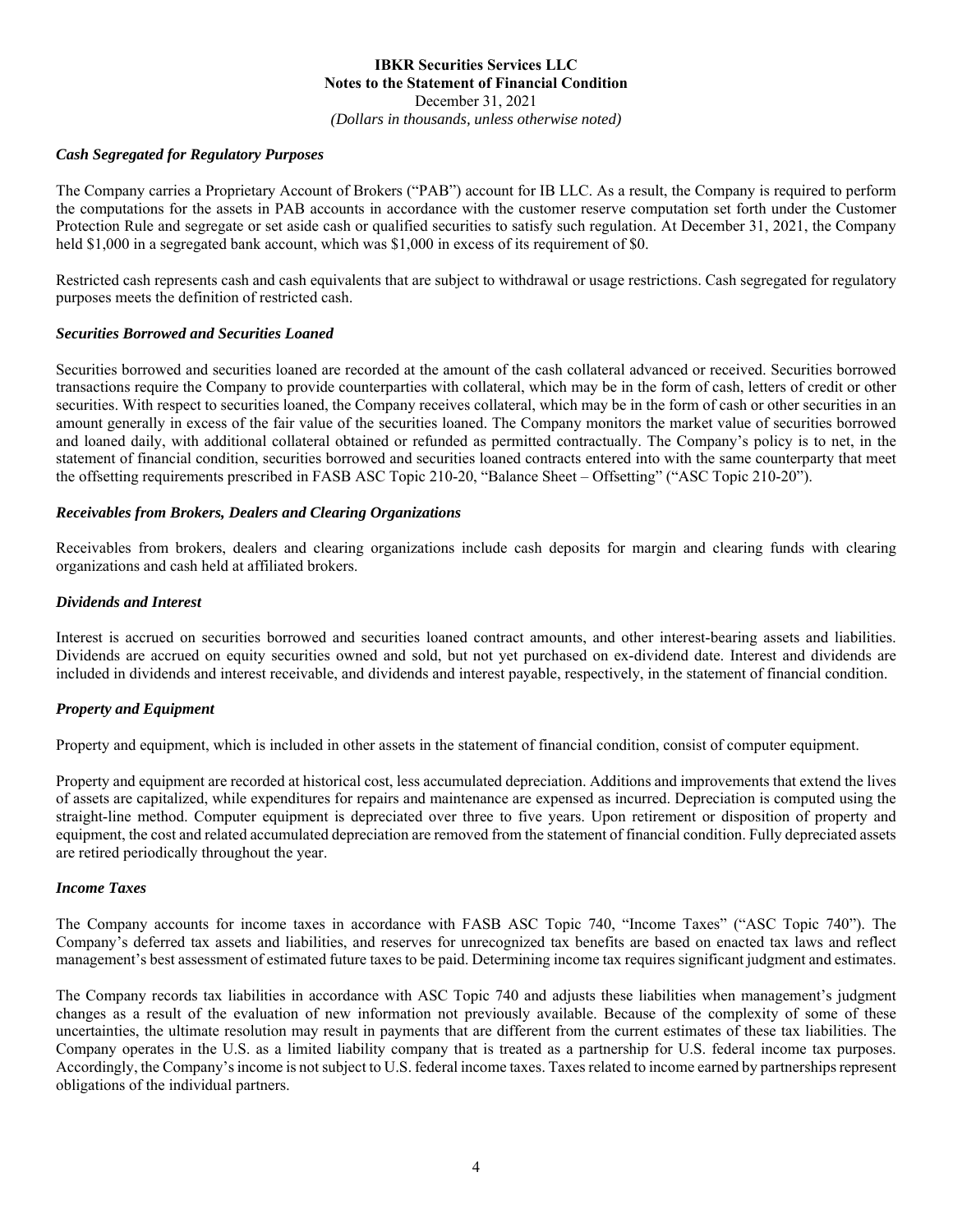## **IBKR Securities Services LLC Notes to the Statement of Financial Condition**  December 31, 2021

*(Dollars in thousands, unless otherwise noted)* 

## *FASB Standards Adopted During 2021*

| <b>Standard</b>             | <b>Summary of guidance</b>                                             | <b>Effect on statement of financial</b><br>condition                                                       |
|-----------------------------|------------------------------------------------------------------------|------------------------------------------------------------------------------------------------------------|
| Income Taxes (Topic 740)    | • Simplifies the accounting for income taxes by                        | • Adopted January 1, 2021.                                                                                 |
| <i>Issued December 2019</i> | removing certain exceptions to the general principles<br>in Topic 740. | • The adoption of the changes did<br>not have a material impact on the<br>Company's statement of financial |

condition.

## *FASB Standards issued but not adopted as of December 31, 2021*

| <b>Standard</b>                             | <b>Summary of guidance</b>                                                                                                                                       | <b>Effect on statement of financial</b><br>condition                                                     |
|---------------------------------------------|------------------------------------------------------------------------------------------------------------------------------------------------------------------|----------------------------------------------------------------------------------------------------------|
| <b>Business Combinations</b><br>(Topic 805) | • Requires companies to recognize and measure<br>contract assets and contract liabilities acquired in a<br>business combination in accordance with Topic 606,    | • Effective date: January 1, 2023.<br>• The changes are not expected to<br>have a material impact on the |
| <i>Issued October 2021</i>                  | "Revenue from Contracts with Customers". At the<br>acquisition date, an acquirer should account for the<br>related revenue contracts as if it had originated the | Company's statement of financial<br>condition.                                                           |
|                                             | contracts.                                                                                                                                                       |                                                                                                          |

## **3. Trading Activities and Related Risks**

The Company manages its risks in accordance with established risk management policies and procedures. To accomplish this, management has established a risk management process that includes:

- a regular review of the risk management process by executive management as part of its oversight role;
- defined risk management policies and procedures supported by a rigorous analytic framework; and
- articulated risk tolerance levels as defined by executive management that are regularly reviewed to ensure that the Company's risk-taking is consistent with its business strategy, its capital structure, and current and anticipated market conditions.

## *Credit Risk*

The Company is exposed to the risk of loss if a customer, counterparty or issuer fails to perform its obligations under contractual terms ("default risk"). The Company has established policies and procedures for mitigating credit risk, including reviewing and establishing limits for credit exposure, maintaining collateral, and continually assessing the creditworthiness of counterparties.

For cash management purposes, the Company may enter into short term securities purchased under agreements to resell and securities sold under agreements to repurchase transactions ("repos") in addition to securities borrowing and lending arrangements, all of which may result in credit exposure in the event the counterparty to a transaction is unable to fulfill its contractual obligations. Repos are collateralized by securities with a market value in excess of the obligation under the contract. Similarly, securities lending agreements are collateralized by deposits of cash or securities. The Company attempts to minimize credit risk associated with these activities by monitoring collateral values daily and requiring additional collateral to be deposited with or returned to the Company as permitted under contractual provisions.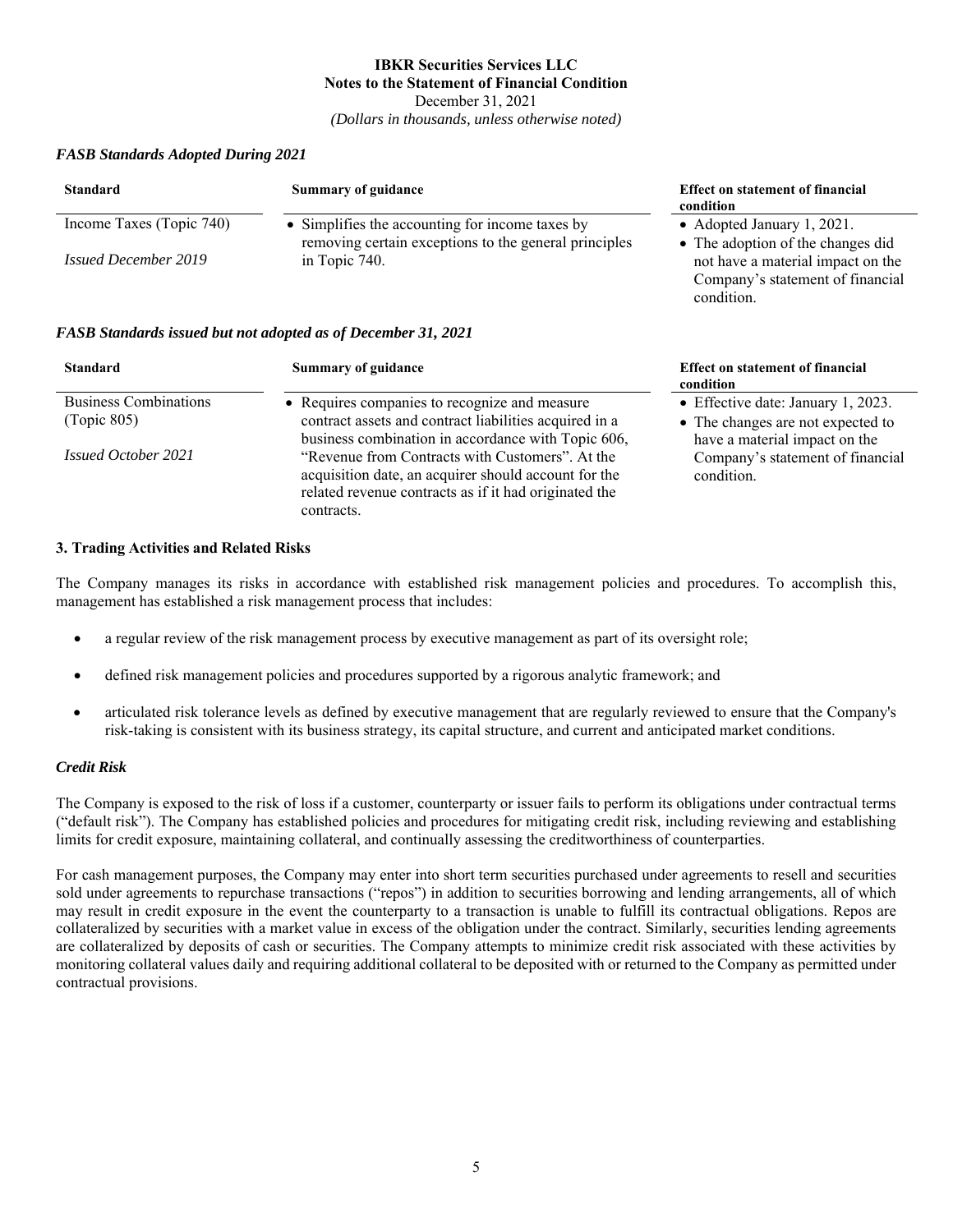## **IBKR Securities Services LLC Notes to the Statement of Financial Condition**  December 31, 2021 *(Dollars in thousands, unless otherwise noted)*

## *Concentrations of Credit Risk*

The Company's exposure to credit risk associated with its brokerage and other activities is measured on an individual counterparty basis, as well as by groups of counterparties that share similar attributes. Concentrations of credit risk can be affected by changes in political, industry or economic factors. To reduce the potential for risk concentration, credit limits are established and exposure is monitored in light of changing counterparty and market conditions. As of December 31, 2021, except for cash of \$50,268 held at one major financial institution, the Company did not have any material concentrations of credit risk outside the ordinary course of business.

## **4. Financial Assets and Financial Liabilities**

## *Financial Assets and Liabilities Not Measured at Fair Value*

The table below represents the carrying value, fair value and fair value hierarchy category of certain financial assets and liabilities that are not recorded at fair value in the Company's statement of financial condition as December 31, 2021. The table below excludes all non-financial assets and liabilities.

|                                                                  | Carrying<br>Value |     | <b>Fair Value</b> |               | <b>Level 1</b> |     | Level 2 |              | Level 3 |
|------------------------------------------------------------------|-------------------|-----|-------------------|---------------|----------------|-----|---------|--------------|---------|
| Financial assets, not measured at fair value:                    |                   |     |                   |               |                |     |         |              |         |
| Cash and cash equivalents                                        | \$<br>59,637 \$   |     | 59,637            | -S            | 59,637 \$      |     |         | S            |         |
| Cash segregated for regulatory purposes                          | 1,000             |     | 1,000             |               | 1,000          |     |         |              |         |
| Receivables from brokers, dealers, and clearing<br>organizations | 9,756             |     | 9,756             |               |                |     | 9,756   |              |         |
| Receivables from affiliates                                      | 58                |     | 58                |               |                |     | 58      |              |         |
| Dividends and interest receivable                                | 291               |     | 291               |               |                |     | 291     |              |         |
| Other assets                                                     | 277               |     | 277               |               |                |     |         |              | 277     |
| Total financial assets, not measured at fair value:              | 71,019            | S   | 71,019            | S             | 60,637         | \$. | 10,105  | <sup>S</sup> | 277     |
| Financial liabilities, not measured at fair value:               |                   |     |                   |               |                |     |         |              |         |
| Securities loaned                                                | \$<br>8           | -\$ | 8                 | <sup>\$</sup> |                | \$  | 8       | - \$         |         |
| Payables to affiliates                                           | 920               |     | 920               |               |                |     | 920     |              |         |
| Total financial assets, not measured at fair value:              | 928               |     | 928               | -S            |                |     | 928     |              |         |

## *Netting of Financial Assets and Financial Liabilities*

The Company's policy is to net securities borrowed and securities loaned that meet the offsetting requirements prescribed in ASC Topic 210-20. In the table below, the amounts of financial instruments that are not offset in the statement of financial condition but could be netted against cash or financial instruments with specific counterparties under master netting agreements, according to the terms of the agreements are presented to provide statement of financial condition readers with the Company's net payable or receivable with counterparties for these financial instruments.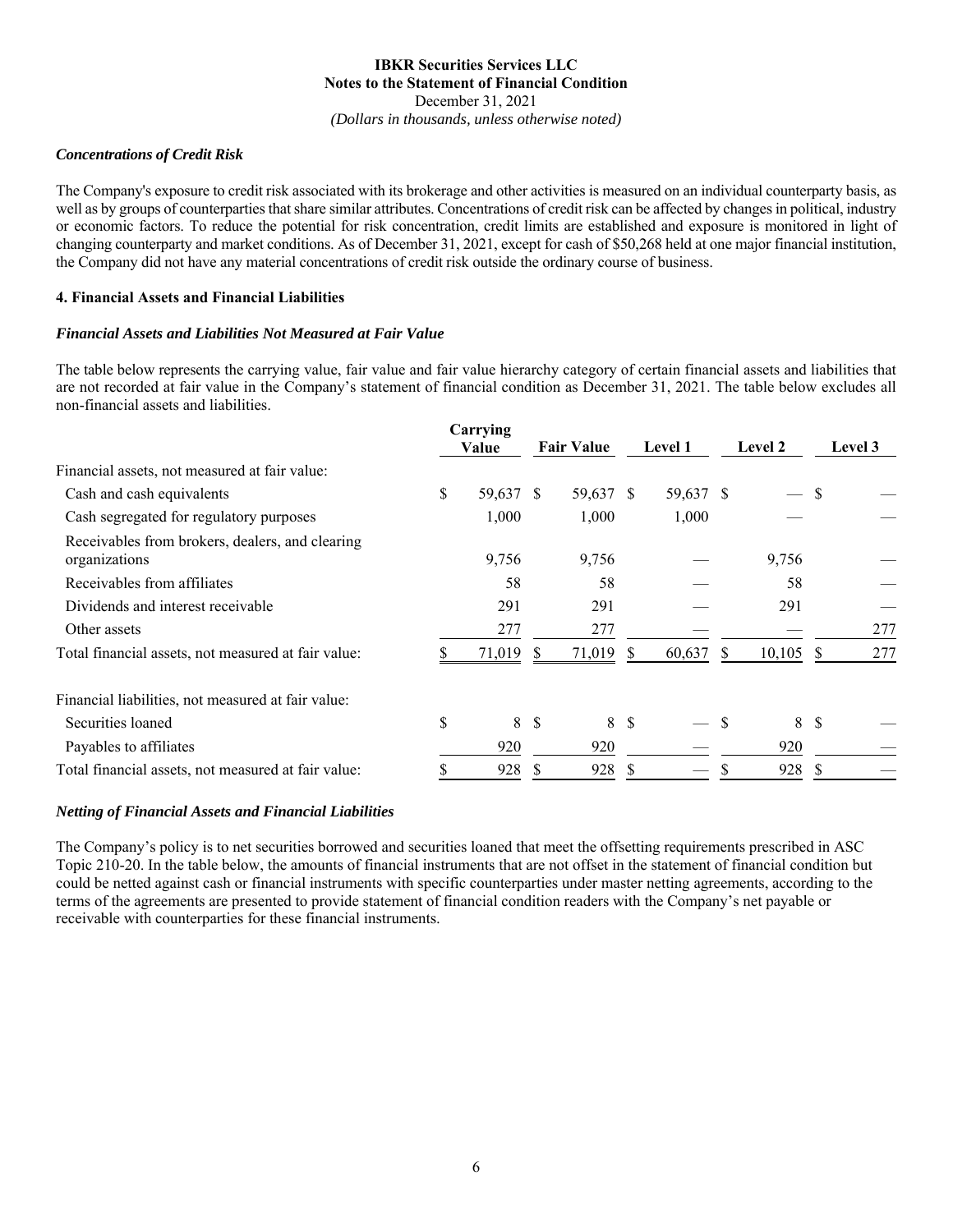## **IBKR Securities Services LLC Notes to the Statement of Financial Condition**

December 31, 2021

*(Dollars in thousands, unless otherwise noted)* 

The following table sets forth the netting of financial assets and of financial liabilities, if any, as of December 31, 2021:

|                                     | <b>Gross Amounts</b><br>of Financial<br>Assets and<br><b>Liabilities</b><br>Recognized | <b>Amounts Offset</b><br>in the<br><b>Statement of</b><br>Financial<br>Condition | <b>Net Amounts</b><br><b>Presented in</b><br>the Statement<br>of Financial<br>Condition | <b>Amounts Not</b><br>Offset in the<br><b>Statement of</b><br>Financial<br><b>Condition (Cash</b><br>or Financial<br>Instruments) | <b>Net Amount</b> |
|-------------------------------------|----------------------------------------------------------------------------------------|----------------------------------------------------------------------------------|-----------------------------------------------------------------------------------------|-----------------------------------------------------------------------------------------------------------------------------------|-------------------|
| Offsetting of financial liabilities |                                                                                        |                                                                                  |                                                                                         |                                                                                                                                   |                   |
| Securities loaned                   | 8                                                                                      | $\overline{\phantom{a}}$                                                         |                                                                                         | 8\$<br>(8)                                                                                                                        |                   |
| Total                               | 8                                                                                      | $\qquad \qquad$                                                                  |                                                                                         | 8 S<br>(8)                                                                                                                        |                   |

#### *Secured Financing Transactions – Maturities and Collateral Pledged*

The following table presents gross obligations for securities loaned transactions by remaining contractual maturity and class of collateral loaned as of December 31, 2021:

|                   | <b>Remaining Contractual Maturity</b> |                      |                          |                 |              |  |  |  |
|-------------------|---------------------------------------|----------------------|--------------------------|-----------------|--------------|--|--|--|
|                   | Overnight and<br>Open                 | Less than 30<br>davs | $30 - 90$<br>davs        | Over 90<br>davs | <b>Total</b> |  |  |  |
| Securities loaned |                                       |                      |                          |                 |              |  |  |  |
| <b>Stocks</b>     | ◠                                     | $-$                  | $\overline{\phantom{a}}$ | $-$             |              |  |  |  |
| Total             | Λ                                     |                      | $\overline{\phantom{a}}$ | $-$             |              |  |  |  |

#### **5. Other Assets**

The following table summarizes the amounts included in other assets in the statement of financial condition as of December 31, 2021:

| Investments in associates | つワワ<br>$\sim$ |
|---------------------------|---------------|
| Property and equipment    |               |
| Others                    |               |
| Total other assets        |               |

## **6. Commitments, Contingencies and Guarantees**

#### *Litigation*

The Company accounts for potential losses related to litigation in accordance with FASB ASC Topic 450, "Contingencies." As of December 31, 2021, accruals for potential losses related to litigation matters were deemed not necessary.

#### *Other Commitments*

Certain clearing houses, clearing banks and firms used by the Company are given a security interest in certain assets of the Company held by those clearing organizations. These assets may be applied to satisfy the obligations of the Company to the respective clearing organizations.